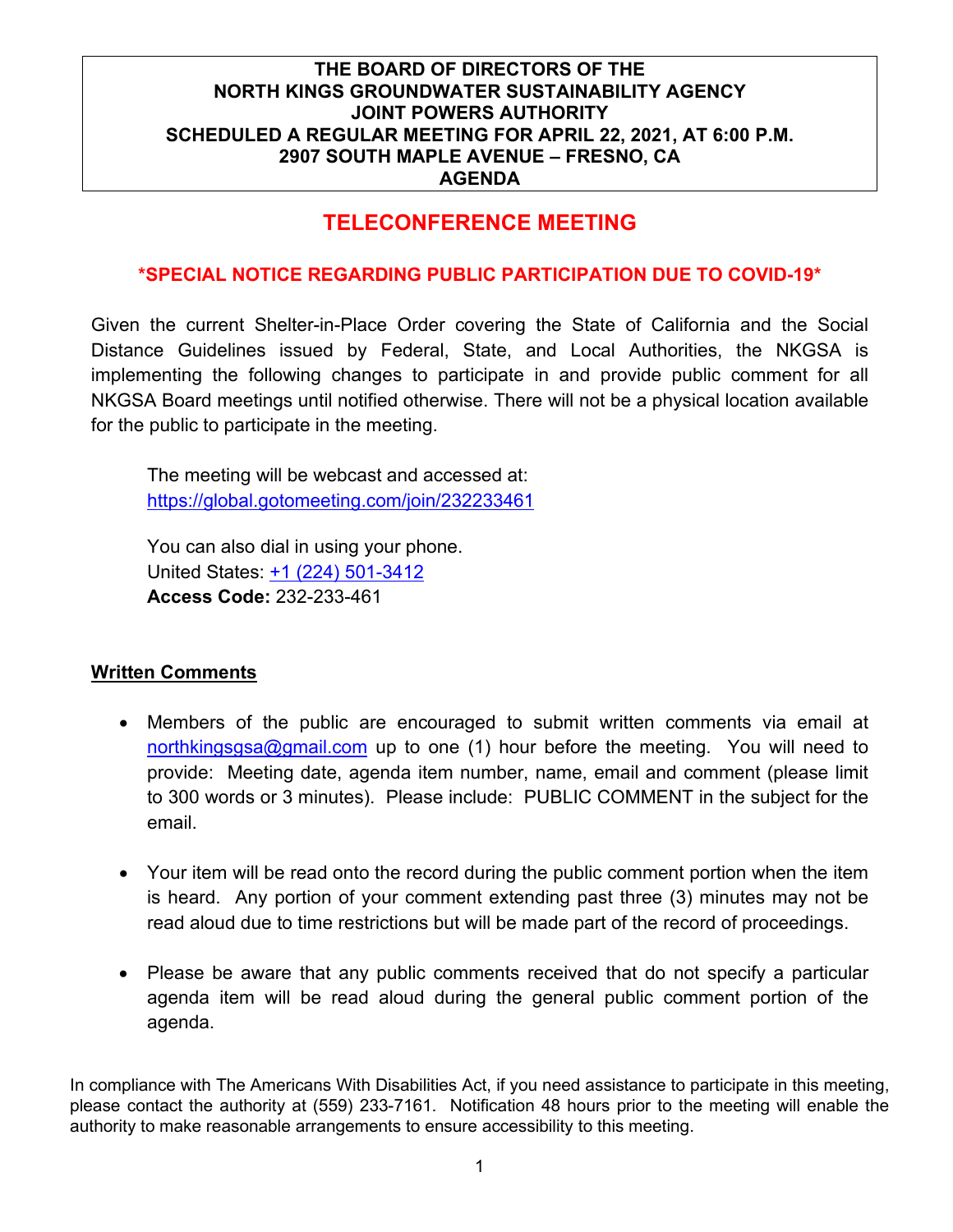# **TELECONFERENCE MEETING**

• If a written comment is received after 5:00 p.m. on the day of the meeting, efforts will be made to read the comment into the record. However, staff cannot guarantee that written comments received after 5:00 p.m. will be read. All written comments that are not read into the record will be made part of the record of proceedings, provided that such comments are received prior to the end of the NKGSA Board Committee meeting.

## **Verbal Comments**

- If you wish to speak to the NKGSA Board on the item by telephone, you must contact the NKGSA Executive Officer at (559) 233-7161 x. 7109 no later than 5:00 p.m. on the day of the meeting.
	- o You will be asked to provide a phone number to call you during the meeting. You will also be asked for your name so that you can be called when it is your turn to speak.
	- $\circ$  You will be called during the comment section for the agenda item on which you will speak.
	- $\circ$  You may be put on hold until your name is called by the Executive Officer.
	- o Your comment period will be limited to three (3) minutes.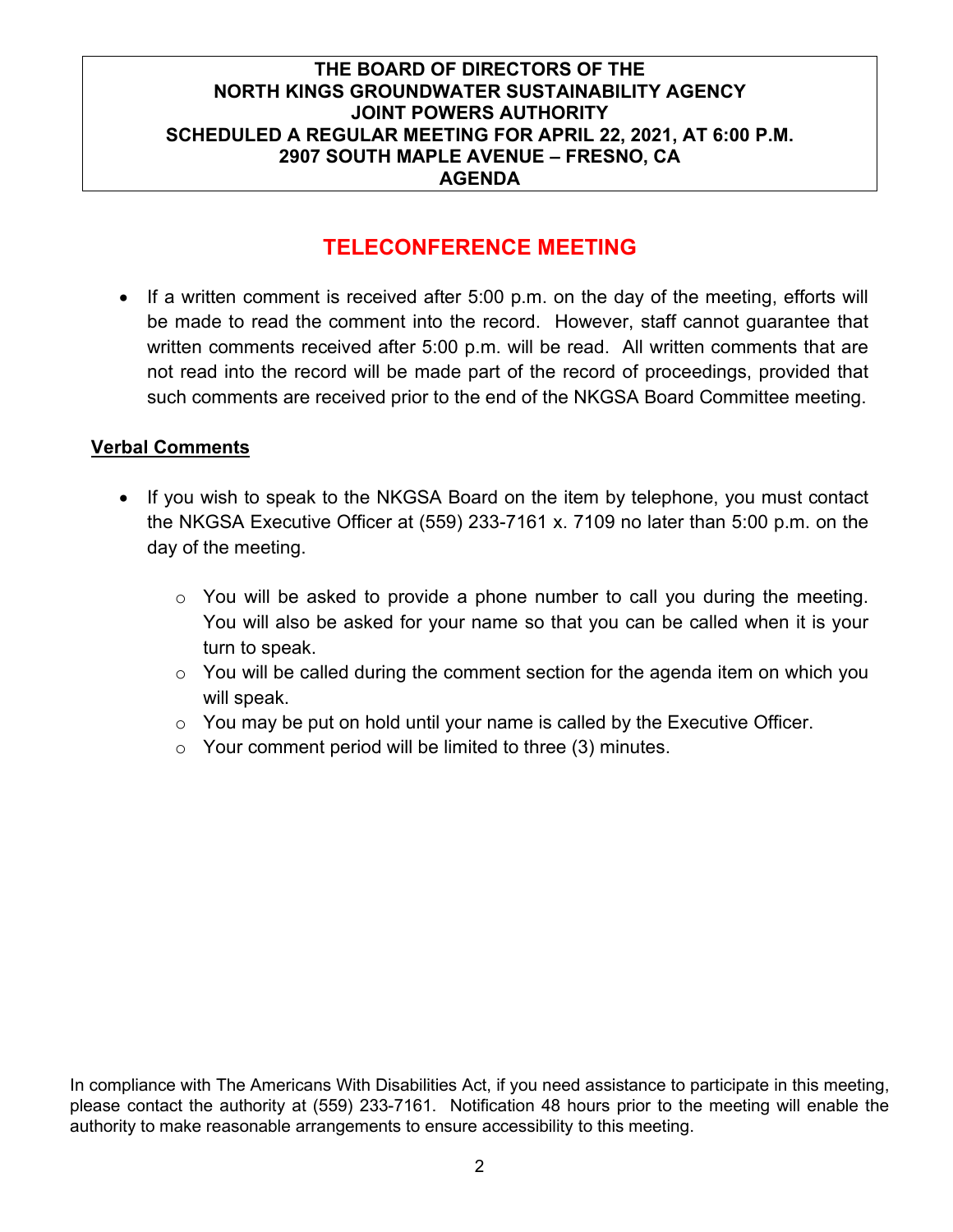# **TELECONFERENCE MEETING**

# **1. SWEARING IN OF APPOINTED DIRECTORS**

## **2. PLEDGE OF ALLEGIANCE**

## **3. REVIEW AGENDA**

Additional Agenda Items – Requires Majority Approval of Board - §54954.2(b)

## **4. REVIEW OF FUTURE MEETINGS**

## **5. PUBLIC PRESENTATIONS (for items not on agenda) – 3 Minutes Maximum Per Person, 10 Minutes Maximum Per Subject**

## **6. POTENTIAL CONFLICTS OF INTEREST**

Any Board Member who has a potential conflict of interest may now identify the item and recuse themselves from discussing and voting on the matter. [FPPC §18705]

# **7. ADMINISTRATIVE MATTERS**

- a. Discussion/Possible Action on Board Meeting Minutes February 25, 2021
- b. Kings Subbasin Coordination Update (Samuelian)
- c. Water Conditions Update (Claes)
- d. Advisory Committee Update (Redelfs)
- e. Discussion/Possible Action Adoption of Signing and Spending Authority Policy – NKGSA 2021-002 (Chauhan)
- f. Workgroup Updates (Chauhan)
	- i. Policy Workgroup (Chauhan)
		- 1. Mitigation Responsibility Policy Update
		- 2. Member Agency Reporting Policy Update
	- ii. Project Review Workgroup (Chauhan)

# **8. FINANCIAL MATTERS**

- a. Discussion/Possible Action Approval of the January 2021 and February 2021 Expense Report (Hailey)
- b. Discussion/Possible Action Approval of the Financial Statements as of February 28, 2021 (Hailey)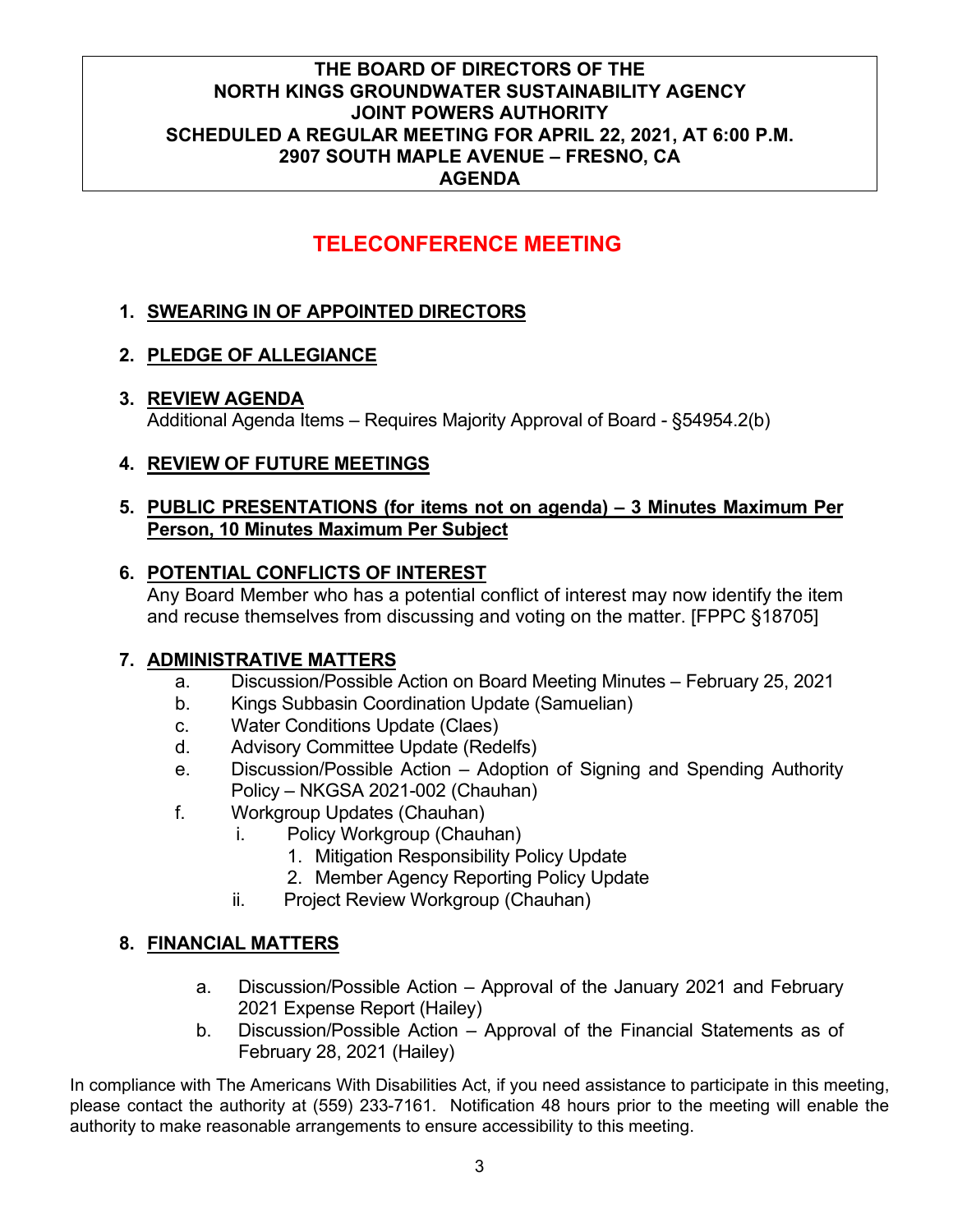# **TELECONFERENCE MEETING**

- c. Discussion/Possible Action Approval of the FY 2021-2021 Budget Revision (Hailey)
- d. Interested Party Invoices Update (Hailey)

#### **9. EXECUTIVE OFFICER REPORT (Chauhan)**

- a. Kings Subbasin Annual Report Water Year 2020
- b. Member Agency Call for Projects
- c. Member Agency Mitigation Responsibility Update
- d. Outreach / External Affairs Update
- e. Representative Monitoring Network Update
- f. Miscellaneous

#### **10.DIRECTORS REPORT**

#### **CLOSED SESSION**

**Conference with Legal Counsel – Anticipated Litigation** (Government Code Section 54956.9(d)(2)): One potential case

## **11.REPORT ON ACTION(S) TAKEN IN CLOSED SESSION**

#### **12.ADJOURNMENT**

Note: This agenda is posted pursuant to the provisions of the Government Code commencing at Section 54950. The date of this posting is April 19. 2021. Posting locations are: 1) Fresno Irrigation District Office; 2) NKGSA Website; and 3) Notice Box located in front of 2907 S Maple Avenue – Fresno, CA (24-hour access available on District website and in the mailbox in front of building).

"In accordance with California Government Code Section 54957.5, any writing or document that is a public record, relates to an open session agenda item and is distributed less than 72 hours prior to a regular meeting, will be made available for public inspection in the District offices during normal business hours. If, however, the document is not distributed until the regular meeting to which it relates, then the document or writing will be made available to the public at the location of the meeting."